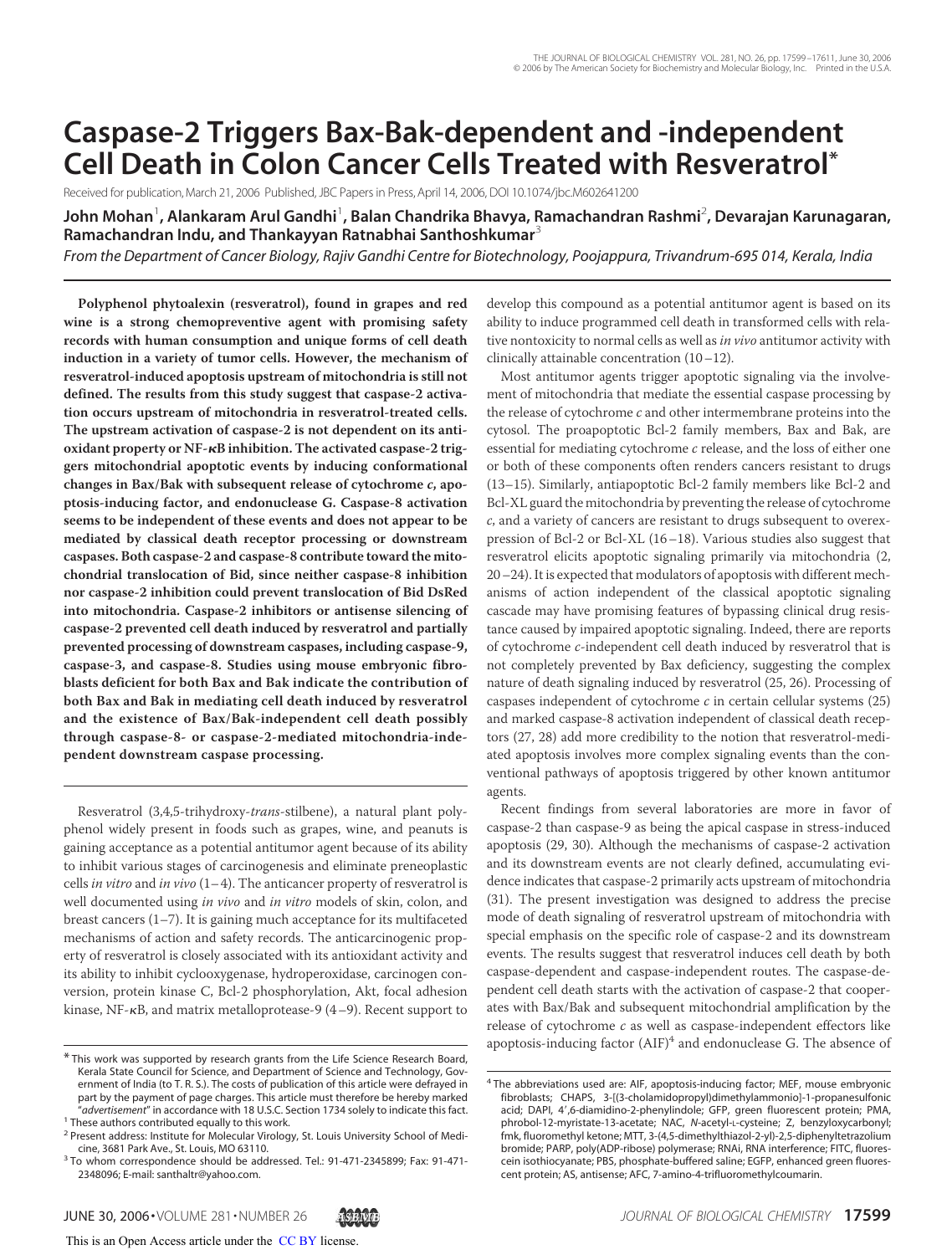both Bax and Bak does not prevent cell death and caspase-3 activation completely in Bax- and Bak-deficient mouse embryonic fibroblasts (MEF). This suggests that reseveratrol-induced apoptosis involves caspase-2/caspase-8-mediated processing of downstream caspases independent of cytochrome *c*.

#### **EXPERIMENTAL PROCEDURES**

*Cell Lines and Expression Vectors*—The human colon adenocarcinoma cell line HCT 116 with one intact Bax allele  $(Bax^{+/-})$  and its Bax-deficient derivative  $(Bax^{-/-})$  were kindly provided by Dr. Bert Vogelstein (32). The cells were maintained in McCoy's 5A medium supplemented with 10% fetal bovine serum. SV40-immortalized MEF deficient for Bax (Bax knock-out), Bak (Bak knock-out), and both Bax and Bak (double knock-out) as well as wild type were generous gifts from Dr. Stanley Korsemeyer (13). These cells were routinely maintained in Dulbecco's modified Eagle's medium containing 10% fetal bovine serum. Bid DsRed vector was purchased from Clontech. Bax GFP expression vector and  $pC$   $DNA<sub>3</sub>$ -CrmA were obtained from Drs. Clark Distelhorst and V. M. Dixit, respectively. Antisense caspase-2 vector was kindly provided by Dr. Eric Solary (33). The p65 GFP, I $\kappa$ B- $\alpha$ superrepressor, and  $NF$ - $\kappa$ B-Luc constructs were obtained from Drs. Michael R. H. White, Dean Ballard, and Heiner Schafer, respectively. Resveratrol was dissolved in  $Me<sub>2</sub>SO$  and diluted with complete medium to get the final concentration. The cells were pretreated with the different caspase inhibitors for 1 h before the addition of the drug at a concentration of 100  $\mu$ M.

*Chemicals and Reagents*—The fluorescent labeled peptide substrates Ac-LDESD-7-amino-4-methylcoumarin for caspase-2, Z-DEVD-AFC for caspase-3, Z-IETD-AFC for caspase-8, and Ac-LEHD-AFC for caspase-9 and their respective caspase inhibitors Z-VDVAD-fmk, Z-DEVD-fmk, Z-IETD-fmk, and Z-LEHD-fmk, antibodies to endonuclease G (PC684) and conformation-specific Bak (AM03) and intracellular caspase-3 assay kit II, PhiPhiLux G2D2 (235432), were obtained from Calbiochem. Resveratrol, 4',6-diamidino-2-phenylindole (DAPI), [3-(4,5-dimethylthiazol-2-yl)-2,5 diphenyltetrazoliumbromide] (MTT), and all secondary antibodies were procured from Sigma. Rabbit polyclonal antibodies to cytochrome *c* (sc-7159), PARP (sc-7150), actin (H-196), caspase-2 (sc-2121); mouse monoclonal antibodies to Hsc70 (sc-7298), Hsp90 (sc-13119), Hsp70 (sc-24), and HSF1 (sc-17757); and the FITC-annexin kit (sc-4252FITC) were purchased from Santa Cruz Biotechnology, Inc. (Santa Cruz, CA). Rabbit polyclonal antibodies to caspase-9 (9502), Bid (2002), and mouse monoclonal antibody to caspase-8 (9746) were obtained from Cell Signaling Technology (Beverly, MA). Monoclonal antibodies for cytochrome *c* (7H4.2C12; 556433) and conformationally active Bax (6A7; 56467) were from BD Pharmingen. Rabbit polyclonal antibodies for AIF (IMG-303) and monoclonal antibodies for caspase-3 (IMG-144) and caspase-8 and RNAi vector (IMG-805) were procured from Imgenex. The rat monoclonal antibody that recognizes mouse caspase-2 (10C6) was from Chemicon.

*Cytotoxicity and Apoptosis Measurement*—Cytotoxicity was assessed by a modified version of the MTT reduction assay (34). For analyzing chromatin condensation by DAPI staining, the cells were seeded on 12-mm coverslips and, after the indicated treatment, fixed in paraformaldehyde and permeabilized with Triton 0.2%. The monolayer was washed and stained with 0.5  $\mu$ g/ml DAPI in PBS for 5 min and viewed under a fluorescent microscope using the UV2A filter of an Epifluorescent microscope (Nikon TE 300). Apoptotic nuclei with intense condensed chromatin were scored in percentage from 200–300 cells/sample by at least two investigators.

Exposure of phosphatidylserine on the surface of plasma membrane, an important apoptotic marker, was analyzed using annexin V-FITC staining reagent as per standard protocol and viewed under a fluorescent microscope. Intracellular caspase-3 activity was monitored in MEF using cell-permeable fluorogenic peptide-based reagent PhiPhiLux as per instructions and viewed under a fluorescent microscope using a rhodamine filter or under a laser-scanning confocal microscope (TCS SP2; Leica). Fluorescing cells were counted from a total of 300–400 cells/sample to calculate the percentage of cells positive for active caspase-3.

*Caspase Activity Analysis*—The cells after the indicated treatment were lysed with a lysis buffer (150 mm NaCl, 50 mm Tris-HCl, pH 8.0, 0.1% SDS, 1% Nonidet P-40, 0.5% sodium deoxycholate) for 30 min at 4 °C. 50  $\mu$ g of protein were incubated in assay buffer (100 mm HEPES, pH 7.0, 1 mM EDTA, 0.1% CHAPS, 10% glycerol, 20 mM dithiothreitol) in the presence of 50  $\mu$ M synthetic tetrapeptide fluorescent substrates for different caspases for 1 h at 37 °C. The fluorescence from the released free AFC (excitation wavelength of 405 nm and emission wavelength of 500 nm) and 7-amino-4-methylcoumarin (excitation wavelength of 360 nm and emission wavelength of 460 nm) was determined using spectrofluorimeter (LS-50B; PerkinElmer Life Science Products). The relative fluorescence intensity per mg of protein was compared with respective control to calculate -fold increase from the respective control value.

*Western Blot*—To prepare whole cell extracts for Western blot, cells were harvested, washed three times in PBS, and lysed in radioimmune precipitation lysis buffer (50 mM Tris-Cl (pH 7.4), 1% Nonidet P-40,  $40 \text{ }\mathrm{mm}$  NaF,  $10 \text{ }\mathrm{mm}$  NaCl,  $10 \text{ }\mathrm{mm}$  Na $_3 \mathrm{VO}_4$ ,  $1 \text{ }\mathrm{mm}$  phenylmethylsulfonyl fluoride, 10 mm dithiothreitol, and 1  $\mu$ g/ml each leupeptin and aprotinin). The cell lysates (50  $\mu$ g of protein) were resolved by SDS-PAGE, and the separated proteins were transferred to polyvinylidene difluoride membranes by the wet transfer method using a Bio-Rad electrotransfer apparatus. After blocking with 10% nonfat milk in Tris-buffered saline containing 0.2% Tween 20, the membrane was incubated with the primary antibody, followed by horseradish peroxidase-conjugated secondary antibody. Proteins were visualized by 3,3-diaminobenzidine. For analyzing proteins released from mitochondria into cytosol, the cytosolic fraction was prepared from digitonin-permeabilized cells as per standard protocol. Briefly, the cells (untreated or after treatment) were harvested and washed two times with PBS, and the cell pellet was resuspended in digitonin lysis buffer (75 mm NaCl, 1 mm NaH $_2$ PO $_4$ , 8 mm  $\rm Na_2HPO_4$ , 250 mm sucrose, 190  $\mu$ g/ml digitonin) containing protease inhibitors and incubated on ice for 5 min. The releasate was centrifuged at 15,000 rpm at 4 °C for 30 min and used for Western blotting as described above using antibodies to AIF or endonuclease G or cytochrome *c* and appropriate secondary antibodies.

*Immunofluorescence and Confocal Imaging*—Cells grown on 12-mm glass coverslips in 24-well plates and after drug exposure for different time periods were fixed with 4% paraformaldehyde in PBS. After permeabilization with 0.5% Triton X-100 in PBS for 10 min, the coverslips were incubated with primary antibody followed by fluorescence-labeled secondary antibody. For staining conformational specific Bax and Bak, the cells on coverslips after fixation were permeabilized with 0.0125% CHAPS in order to avoid artifactual epitope exposure (35). Subsequently, they were incubated with a conformational specific antibody and processed essentially as described above. All of the coverslips were mounted with glycerol and viewed either with a Nikon epifluorescent microscope (Nikon TE300) or imaged using a Leica laser-scanning confocal microscope (TCS SP2) attached to a Leica inverted fluorescent microscope DM IRE2. All images were obtained with 1.3 numerical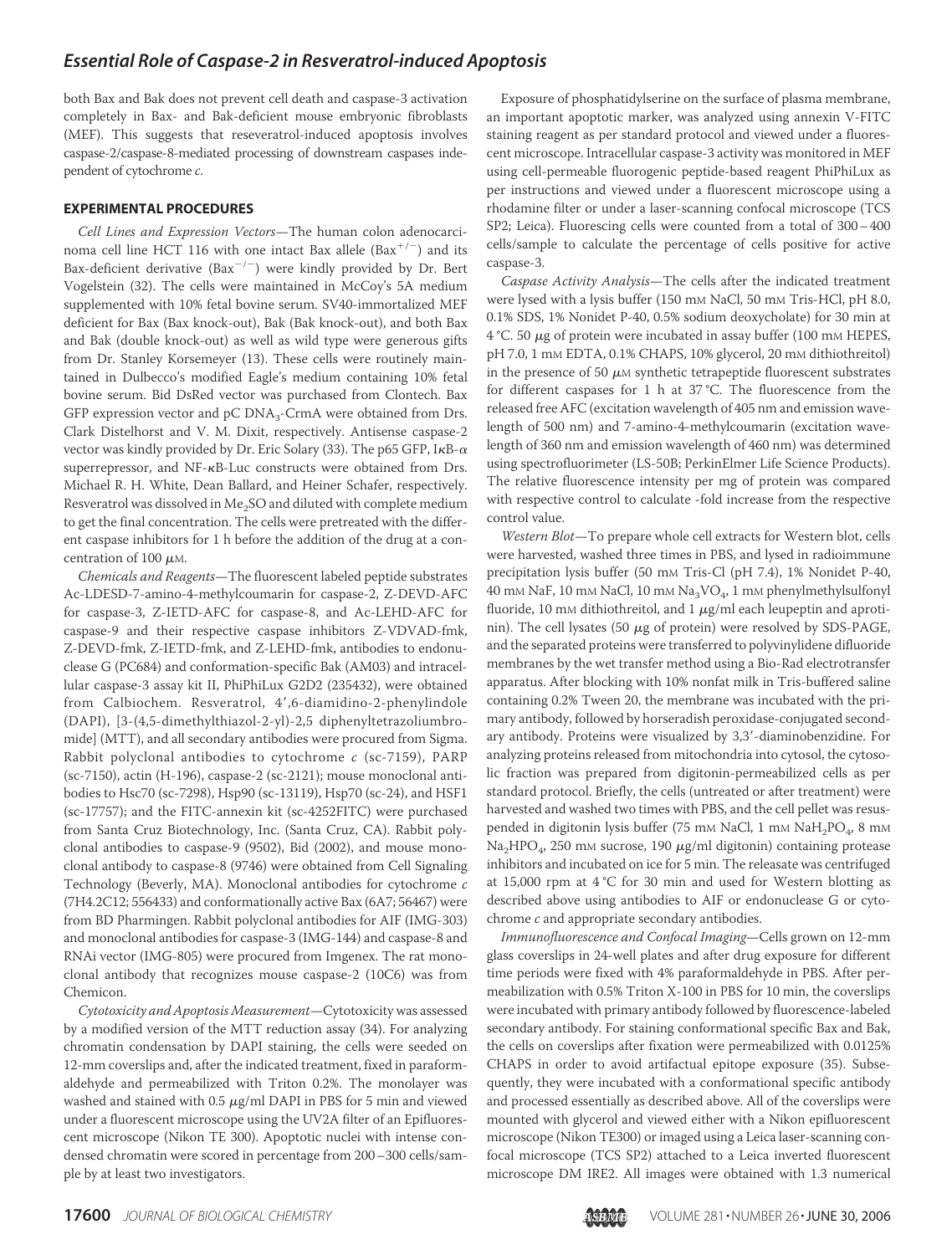

treated with 25–100  $\mu$ м resveratrol for 12, 24, 48, and 72 h. Cytotoxicity was analyzed by MTT assay. The percentage of cell death was calculated from the control. Mean  $\pm$  S.D. values are shown for four different experiments. B, HCT 116 cells were seeded onto 12-mm coverslips and treated with 25-100  $\mu$ M of resveratrol for 24, 48, and 72 h. The cells were fixed, permeabilized, and stained with DAPI to monitor the chromatin condensation under the UV2A filter of an epifluorescent microscope. The percentage positive from the total 300 cells counted for each sample was plotted as a *graph*. C, the whole cell extract prepared from untreated (Me<sub>2</sub>SO) or resveratrol (50  $\mu$ M)-treated cells, was processed for Western blotting to detect the status of caspase processing using specific antibodies as described. The *graph* shows spectrofluorimetric determination of enzymatic activity of respective caspases analyzed using fluorescent labeled caspase substrates as described under "Experimental Procedures." The relative fluorescence intensity per mg of protein was determined, and the -fold increase was calculated from control. *D*, the cells treated as above were lysed, and the proteins were subjected to electrophoresis and transferred to a polyvinylidene difluoride membrane and probed with antibody against PARP and Bid. The respective mother bands and cleaved fragments are shown. β-Actin served as loading control. *E*, the whole cell extract prepared as above was processed for Western blotting and probed with Hsp90, Hsp70, HSF1, or  $\beta$ -actin antibody.

aperture ×40 Plan Neo Fluor objective. For DsRed, rhodamine, and PhiPhiLux, laser line 543 nm from the helium-neon laser was used, and for GFP/FITC, laser line 488 nm from the argon ion laser was used.

*Transfection Experiments*—HCT 116 cells were transiently transfected with the corresponding expression vectors using Lipofectamine 2000 (Invitrogen) to attain maximum transfection efficiency that ranged between 50 and 70%. The stable cells expressing Bax GFP and Bid DsRed were generated by growing transfected cells in 1 mg/ml of G418 (Invitrogen)-containing medium for 2 months. The resistant clones formed were picked up and analyzed for protein expression. The selected clones were maintained separately with 100  $\mu$ g/ml G418.

*NF-B Reporter Gene Assay*—The cells were transiently transfected with NF-KB-Luc vector using Lipofectamine 2000 and after 24 h were exposed to 50  $\mu$ m hydrogen peroxide (H<sub>2</sub>O<sub>2</sub>), 10 nm phorbol-12-myristate-13-acetate (PMA) or 100 mM of *N*-acetyl-L-cysteine (NAC) alone or along with resveratrol. After 24 h, whole cell extract was prepared, and a luciferase assay was performed using the Dual-Luciferase<sup>TM</sup> reporter assay system (Promega, Madison, WI) as per the instructions from the manufacturer. Luciferase values were normalized for differences in transfection efficiency on the basis of  $\beta$ -galactosidase activity.

*Translocation of Bid DsRed, Bax GFP, and p65 EGFP*—The transfected cells were seeded onto 8-well-chambered coverglass and allowed to grow for 24 h. After a fixed time of incubation with resveratrol or the indicated treatment, the pattern of fluorescence was monitored under a fluorescent microscope using specific filters and photographed.

#### **RESULTS**

*Resveratrol-induced Cell Death Involves Processing of Caspase-2, -9, -8, and -3 and Cleavage of PARP and Bid*—Exposure of colon cancer cells (HCT 116) to 25, 50, 75, and 100  $\mu$ M resveratrol induced marked cytotoxicity, as evidenced from the MTT assay in a time- and concentration-dependent manner (Fig. 1*A*). Changes in chromatin condensation upon resveratrol treatment were then analyzed using DAPI to see whether the observed cytotoxicity is mediated through the induction of apoptosis. Resveratrol did not induce notable changes in nuclear morphology below 25  $\mu$ M concentration, but at 100  $\mu$ M for 72 h, it induced massive chromatin condensation in almost 92% of cells and at 48 h in 78% of cells (Fig. 1*B*). Since 50  $\mu$ M resveratrol was enough to induce nearly 50% cell death at 48 h, we used this concentration for subsequent experiments.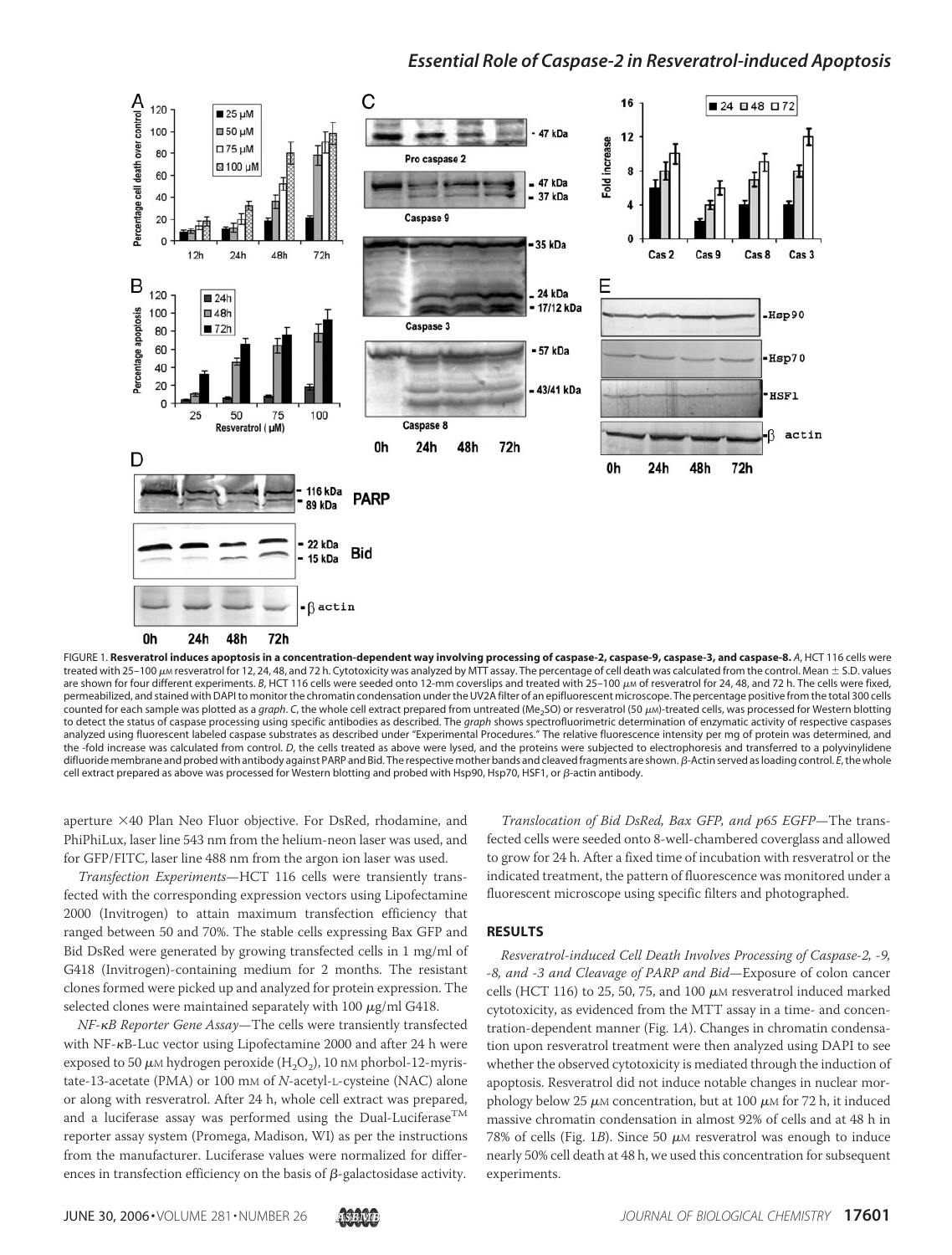FIGURE 2. **Resveratrol induces the release of cytochrome** *c***, AIF, and endonuclease G from mitochondria into cytosol with conformational change in both Bax and Bak and translocation of BAX GFP to mitochondria.** *A*, the cells after treatment with resveratrol (50  $\mu$ m) for 24 and 48 h were fixed, permeabilized with 0.0125% CHAPS, and immunostained using antibody that recognized conformationally active Bax or Bak and rhodamine-conjugated secondary antibodies. The samples were viewed under a Nikon epifluorescent microscope. *B*, cells after treatment with resveratrol (50  $\mu$ M) for 0, 24, 48, and 72 h were washed with PBS, and cytosolic fraction free of mitochondria was prepared as described using the digitonin lysis method. 50  $\mu$ g of cytosolic fraction was separated on SDS-PAGE and transferred onto polyvinylidene difluoride and immunoblotted for cytochrome *c* (*Cyt*. *C* ), AIF, or endonuclease G (*Endo G*). β-Actin served as loading control. Representative samples grown on glass coverslips after the indicated time of resveratrol treatment were processed for immunolocalization for cytochrome *c*, AIF, and endonuclease G. The samples were viewed under a Leica inverted fluorescent microscope equipped with a TCS SP2 scanning confocal unit. The cells were scanned using a 456-nm argon laser. The percentage of cells with released cytochrome *c*, AIF, and endonuclease G for different time intervals is shown in the *graph*. *C*, HCT 116 cells stably expressing Bax GFP were treated with resveratrol (50  $\mu$ M) for 12, 24, and 48 h, and the translocation of Bax to mitochondria was analyzed by viewing for perinuclear granular green fluorescence using an FITC filter under an epifluorescent microscope. The graph shows the percentage of cells with Bax GFP aggregates at mitochondria.





reported with a variety of antitumor agents. Hence, we analyzed the expression levels of heat shock proteins 70 and 90 and the heat shock transcription factor, HSF1, with or without resveratrol treatment by Western blotting for the indicated time intervals. Expression levels of heat shock proteins or HSF1 were not altered by resveratrol up to 72 h (Fig. 1*E*). These results suggest that resveratrol is capable of inducing chromatin condensation and cleavage of PARP primarily through the processing of caspase-2, -9, -3 and -8 without significant changes in heat shock proteins.

*Resveratrol Induces Release of Cytochrome c, AIF, and Endonuclease G from Mitochondria to Cytosol and Translocation of Bax GFP to Mitochondria in a Time-dependent Manner*—The proapoptotic Bcl-2 family proteins, Bax and Bak, are activated by conformational changes that are considered essential for the release of cytochrome *c* and other apoptosis-enhancing proteins (13, 14). Immunofluorescent staining of cells treated with resveratrol for 24 h showed that 85 and 92% of them were stained positive for the active forms of Bax and Bak, respectively (Fig. 2*A*). The control cells stained negative for both active Bax and Bak (Fig.

Next, the processing of caspase-2, -9, -3, and -8 was analyzed after incubation of the HCT 116 cells with or without 50  $\mu$ M resveratrol for 24, 48, and 72 h. All of the caspases analyzed were processed after 24 h of resveratrol treatment, as is evident from the appearance of cleaved fragments of caspase-3, -9, and -8 and loss of the mother band of caspase-2 with time in Western blot experiments (Fig. 1*C*). Spectrofluorimetric quantitative analysis of enzymatic activity of caspases also substantiates their processing upon resveratrol treatment (Fig. 1*C*). The nuclear apoptosis, as determined by DAPI staining shows that apoptotic nuclear morphology was noticeable from 24 h of resveratrol treatment. However, by 72 h, nearly 78% cells were apoptotic, consistent with increased activation of caspase-3 and pronounced cleavage of its substrate, PARP, with reseveratrol treatment (Fig. 1*D*). We also analyzed the cleavage status of a proapoptotic Bcl-2 family protein, Bid, by Western blotting, and the 15-kDa cleavage fragment was generated by 48 h of resveratrol treatment (Fig. 1*D*).

Heat shock proteins are important regulators of apoptosis with a capacity to block caspase processing, and its down-regulation has been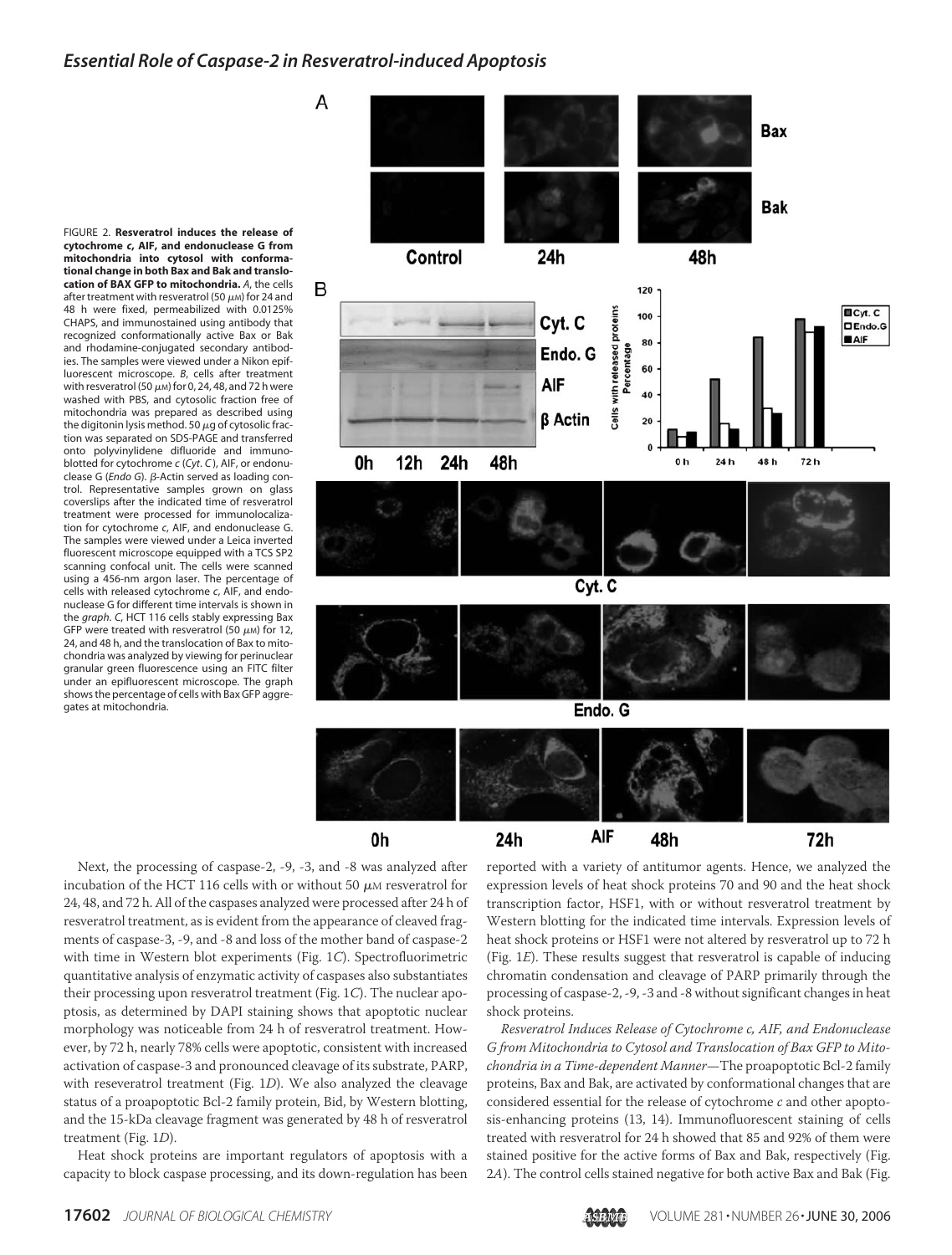

2*A*). Bax and Bak can trigger mitochondrial apoptosis by the release of cytochrome *c* for subsequent caspase processing as well as certain caspase-independent death effectors like AIF and endonuclease G into cytosol (15). Hence, the release of cytochrome *c*, AIF, and endonuclease G was analyzed both byWestern blotting and immunofluorescent staining in cells treated with or without resveratrol. In Western blot of digitonin-permeabilized cells, cytochrome *c* was released into cytosol after 24 h of resveratrol treatment, and it gradually increased up to 72 h, whereas the release of AIF and endonuclease G was a delayed event under the same conditions (Fig. 2*B*). The immunofluorescent staining of cells also shows that after 48 h of resveratrol treatment, almost all of the cells had a cytoplasmic diffuse pattern for cytochrome *c*, whereas only a few cells had nuclear or cytoplasmic positivity for AIF and endonuclease G (Fig. 2*B*). The reasons for the differences in the release kinetics of cytochrome *c*, AIF, and endonuclease G are not clear. The delayed release of AIF and endonuclease G upon resveratrol treatment supports the emerging notion that the release of mitochondrial membrane proteins is regulated differentially, and the release of AIF and endonuclease G requires caspase-processing downstream of cytochrome *c* release

To visualize the movement of cytosolic Bax into mitochondria in live cells, we expressed the Bax protein fused with GFP in Bax knock-out HCT 116 cells. Treatment of cells that express Bax-GFP fusion protein with resveratrol resulted in Bax migration into mitochondria within 12 h, and after 48 h, most of the cells (85%) showed perinuclear granular fluorescence, indicating massive translocation of Bax (Fig. 2*C*). Taken together, the results suggest that resveratrol induces conformational change in Bax and Bak, triggers mitochondrial apoptosis by the immediate release of cytochrome *c*, and subsequently induces the release of AIF and endonuclease G in a delayed manner.

*Essential Role of Caspase-2 in Downstream Processing of Caspases*— The above observations suggest that Bax/Bak mediated mitochondrial amplification as the primary event in resveratrol-induced cell death. However, the upstream mitochondrial events in resveratrol-induced cell death are far from clear. Controversy exists as to how Bax mediates mitochondrial cytochrome *c* release into cytosol. Based on recent

reports that suggest that caspase-2 acts upstream of mitochondria in stress-induced apoptosis (29, 30), we decided to analyze whether caspase-2 is activated upstream of mitochondria. First, we preincubated cells with cell-permeable inhibitors for caspase-2, -3, -9, or -8 followed by resveratrol treatment and analyzed for nuclear apoptosis by DAPI staining and for externalization of phosphatidylserine by FITC-annexin V staining. Upon resveratrol treatment, 51 of 100 cells had condensed nuclei, and 72% cells showed positivity for annexin V after 48 h; however, caspase-3 and caspase-2 inhibitors marginally inhibited cell death up to 33 and 38%, respectively. Inhibition of caspase-8 also reduced cell death to 60% (Fig. 3*A*). Further, to determine the initiator caspase in resveratrol-induced cell death, we analyzed the activated caspases using fluorescent substrates 48 h after resveratrol treatment with or without caspase-2, -3, -9, and -8 inhibitors. Caspase-3, -9, or -8 inhibitors failed to reduce the processing of caspase-2 significantly; however, pretreatment with caspase-2 inhibitor reduced the processing of caspase-9, caspase-3, and caspase-8. Caspase-9 inhibitor reduced the processing of caspase-3 (Fig. 3*B*). These results substantiate that resveratrol-induced processing of caspase-9 and -3 is downstream of caspase-2 processing and a possible role of caspase-2 to process caspase-8.

To further validate the initiator caspases in resveratrol-mediated apoptosis, we silenced caspase-2 and caspase-8 by transient transfections with vectors for antisense caspase-2 and RNAi, respectively. The transient transfection of caspase-2 AS or RNAi caspase-8 reduced the expression of caspase-2 and caspase-8, respectively, in HCT 116 cells by nearly 50–60% from their corresponding vector control cells, consistent with their transfection efficiencies (Fig. 3*C*). Antisense down-regulation of caspase-2 matched with a reduction of apoptosis in HCT 116 cells when assessed by both DAPI (33%) and annexin V staining (45%) compared with the corresponding vector-transfected control cells (Fig. 3*C*). Antisense silencing of caspase-2 also markedly reduced the activities of caspase-2, -9, and -3, but caspase-8 processing was only slightly reduced (Fig. 3*D*). Silencing of caspase-8 also reduced the processing of caspase-9 and -3 but not that of caspase-2. These observations suggest that processing of procaspase-2 is the initiating event in resveratrol-

FIGURE 2—*continued*

(36).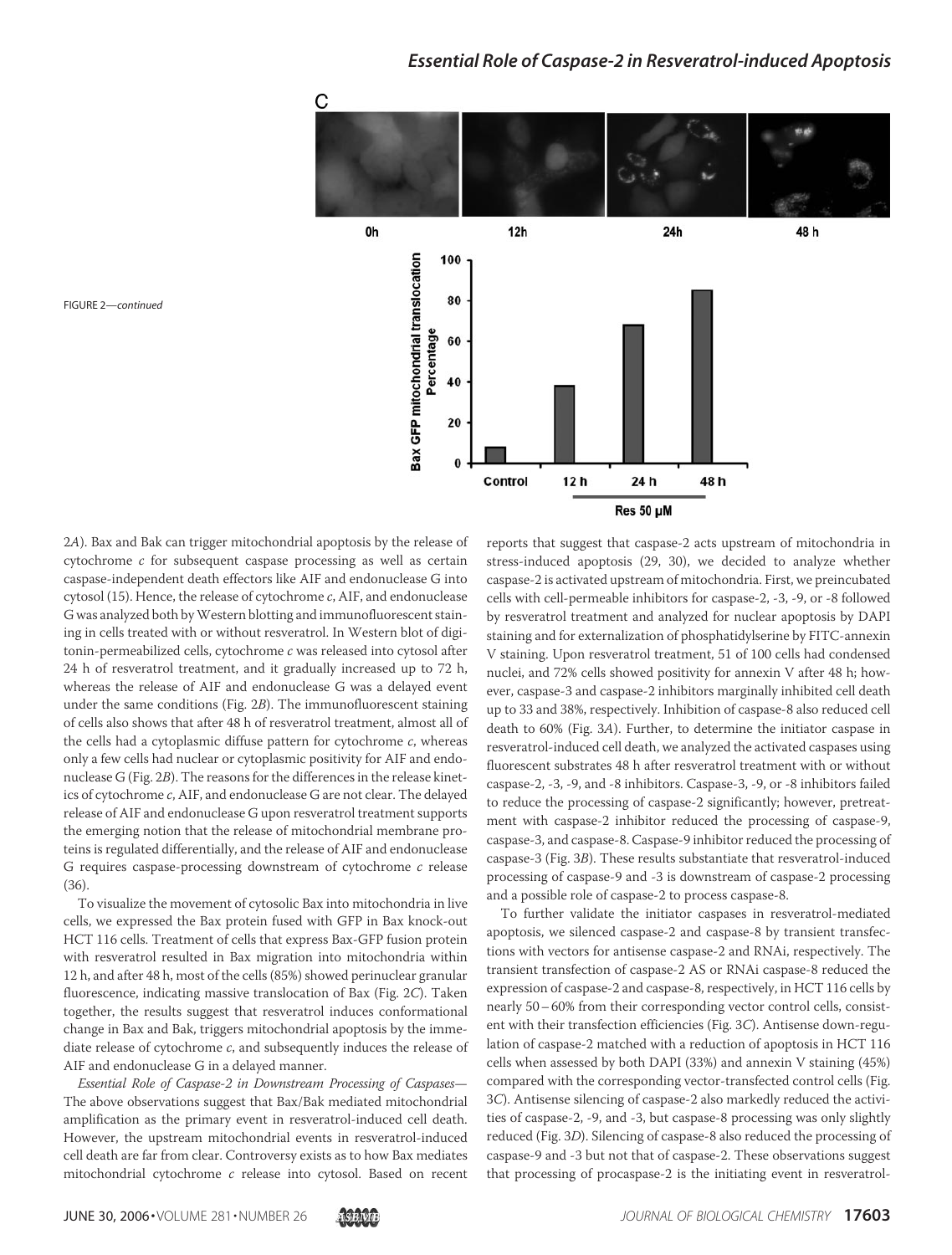

FIGURE 3. Essential role of caspase-2 in resveratrol-induced apoptosis. A, HCT 116 cells grown on glass coverslips were pretreated with respective caspase inhibitors (100  $\mu$ M) for 1 h followed by resveratrol (50  $\mu$ M) for 48 h. The cells were fixed with paraformaldehyde for 10 min, permeabilized, and stained with DAPI. The percentage of cells with intense condensed chromatin was calculated from the total number of cells counted in a well. Live cells were washed and stained with annexin V-FITC as per instructions, and positive cells were counted as above using an inverted fluorescence microscope. *B*, the cells prepared as earlier with different caspase-inhibitors and resveratrol were lysed in caspase-lysis buffer. 50 µg of protein was used for determining enzymatic activity of different caspases with respective peptide fluorescent substrates as described. From the relative fluorescent intensity determined using spectrofluorimeter, the -fold increase from control was calculated. Values are mean S.D. from three experiments. *C*, HCT II6 cells were transfected with pcDNA3 (*Vector*) or an expression vector for caspase-2 in antisense orientation (*Caspase-2 AS*) or RNAi vector for caspase-8 (*Caspase-8 RNAi*). 24 h after transfection, whole cell extract was prepared and Western blotted for caspase-2 or caspase-8. Hsc70 or  $\beta$  actin served as loading control (inset). The cells were treated with resveratrol (50  $\mu$ M) for 48 h, and cell death was analyzed by DAPI and annexin V staining as described. *D*, the vector control, caspase-2 AS, and caspase-8 RNAi cells were exposed to resveratrol (50  $\mu$ M) for 48 h, and the cells were lysed for the caspase activity assay as described. The -fold increase enzymatic activity for caspase-2 (*C2*), caspase-9 (*C9*), caspase-3 (*C3*), and caspase-8 (*C8*) from control are shown. Values are mean  $\pm$  S.D. from three experiments.

induced cell death, and a possible role exists for caspase-2 in activating caspase-8.

Most biological properties of resveratrol are related to its strong antioxidant property and inhibition of the transcription factor NF- $\kappa$ B (8, 9).  $NF$ - $\kappa$ B is sequestered in the cytoplasm through interaction with an inhibitory protein IKB that masks its nuclear localization signal. Upon activation,  $I \kappa B$  is released through the activation of an  $I \kappa B$  kinase (IKK)  $complex$  that induces  $I\kappa B$  phosphorylation and subsequent degradation. This allows the free  $NF$ - $\kappa$ B to translocate to the nucleus for the transcription of target genes (9). We used cells expressing p65-EGFP fusion protein to study the translocation of p65 to the nucleus. Both  $\rm H_2O_2$  and PMA induced massive nuclear translocation of p65 that was remarkably reduced upon co-treatment of cells with resveratrol for 24 h (Fig. 4*A*). The antioxidant NAC also prevented the nuclear translocation of p65 induced by both  $\rm H_2O_2$  and PMA. Further, we analyzed the

p65 reporter gene assay to substantiate the findings. Transactivation of NF- $\kappa$ B induced by H<sub>2</sub>O<sub>2</sub> or PMA was reduced by resveratrol (Fig. 4*B*). However,  $H_2O_2$  or PMA fails to activate caspase-2 at the concentration that induced p65 nuclear translocation (Fig. 4*C*).

To confirm whether caspase-2 activation in resveratrol-treated cells is subsequent to NF-KB inhibition, we used HCT 116 cells overexpressing p65EGFP and cells transfected with superrepressor  $I\kappa B$  that blocks NF-KB activation. Surprisingly, there was no marked difference in caspase-2 activation between vector-transfected and IKB superrepressor-transfected cell populations (Fig. 4*D*). The findings suggest that caspase-2 activation observed in resveratrol-treated cells is independent of its antioxidant activity or  $NF$ - $\kappa$ B inhibition.

*Resveratrol-induced Conformational Changes in Bax and Bak Require Caspase-2*—The initial trigger for inducing conformational change of Bax/Bak is controversial. Recently, Solary and co-workers (28)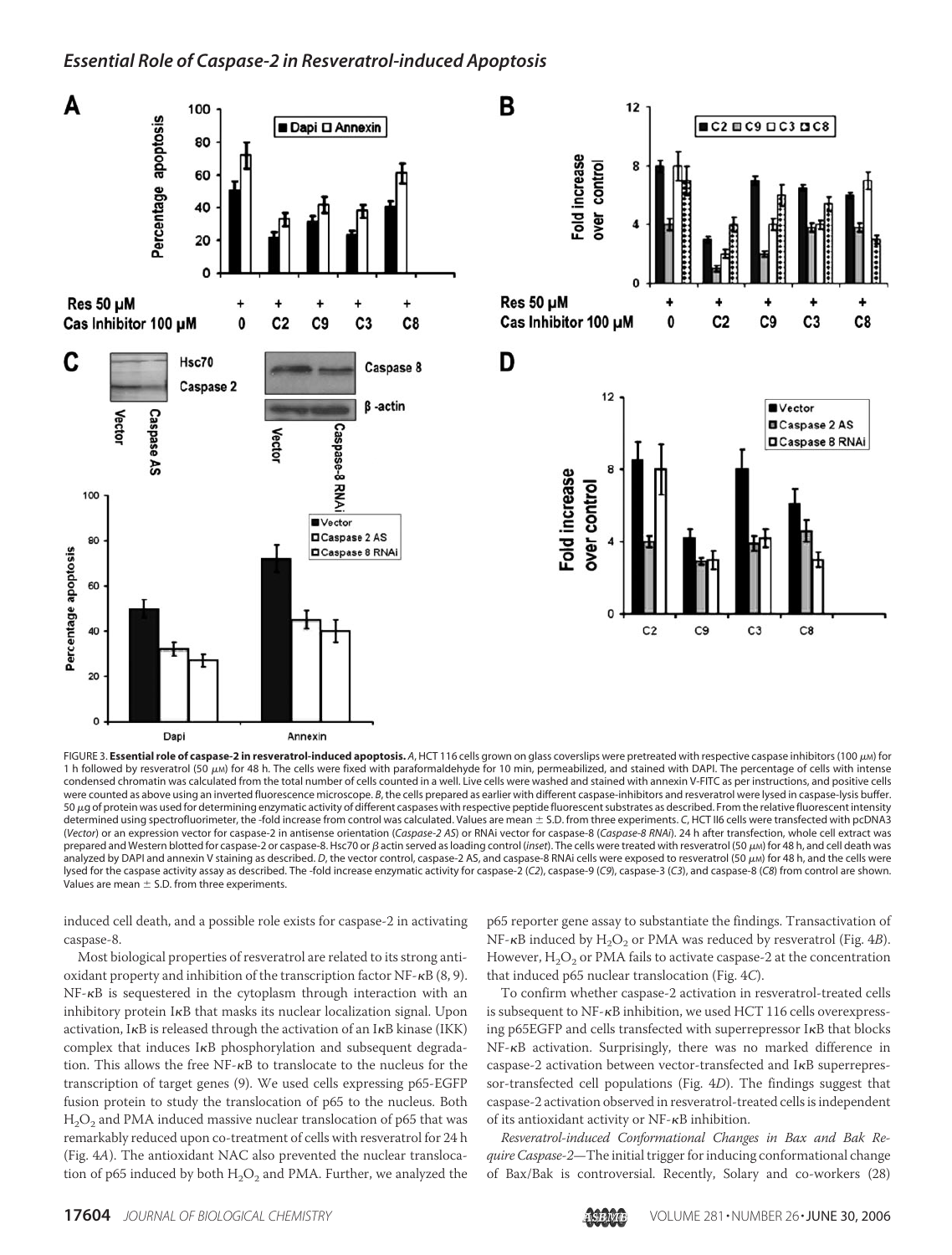

FIGURE 4. **H2O<sup>2</sup> - and PMA-induced NF-B activation is inhibited by resveratrol; however, caspase-2 activation is not dependent on NF-B inhibition.** *A*, the HCT 116 cells were transfected with p65 EGFP vector. The transfected cells were exposed to H<sub>2</sub>O<sub>2</sub> (50  $\mu$ м), PMA (10 nм), and NAC (100 mм) alone or with resveratrol (50  $\mu$ м). The representative fluorescent images are shown. The cells showing GFP nuclear translocation were counted from the total number of GFP cells in a total of 200 cells. The percentage of cells with nuclear GFP positivity is shown in the graph. B, HCT 116 cells were transiently transfected with NF-<sub>K</sub>B-dependent luciferase reporter plasmids. After 24 h, the cells were either left untreated or treated with the indicated drugs. The whole cell extract was prepared after 24 h to measure luciferase activity. The relative luciferase activity (*RLU*) is shown. *C*, the cells were exposed to H<sub>2</sub>O<sub>2</sub>, PMA, and NAC alone or in combination with resveratrol for 24 h, and the whole cell extract was prepared. Caspase-2 activity was measured in the samples using the spectrofluorimetric method as described earlier. -Fold increase of caspase-2 activity from control is shown. *D*, HCT 116 cells were transiently transfected with pcDNA3 (Vector) or an expression vector for p65 EGFP or IRB SR vector. 24 h after transfection, the cells were treated with resveratrol (50  $\mu$ M) for 48 h. Whole cell extract was prepared for caspase-2 analyses as described earlier.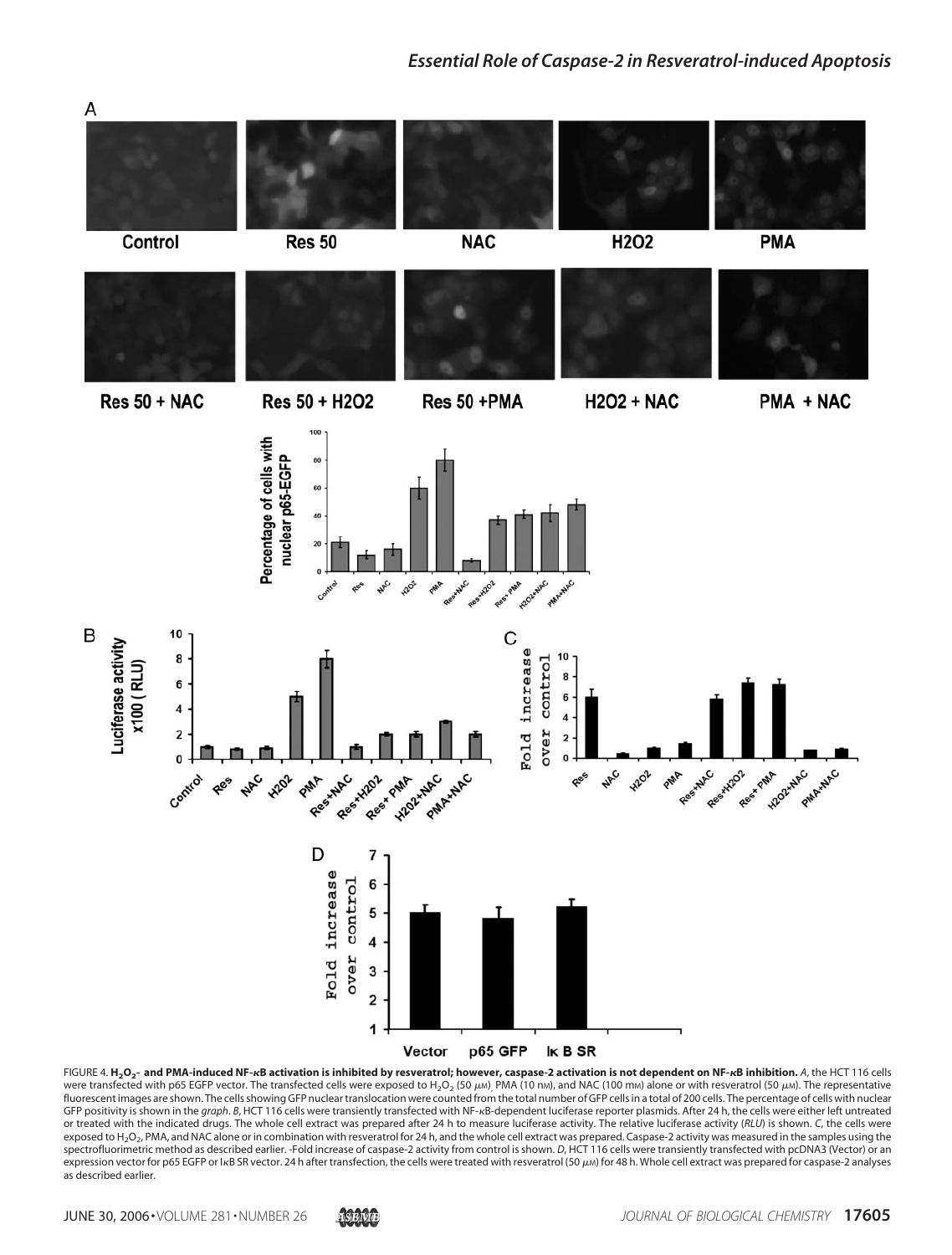

FIGURE 5. **Caspase-2 contributes to the conformational change in Bax/Bak and translocation of Bax GFP to mitochondria.***A*, vector control and caspase-2 AS cells were treated with resveratrol (50  $\mu$ м) for 48 h and immunostained for conformational active Bax or Bak as described. *B*, HCT 116 cells were either treated with Me<sub>2</sub>SO (DMSO) alone or a 100  $\mu$ M concentration of either caspase-2 inhibitor or caspase-8 inhibitor for 1 h followed by resveratrol  $(50 \mu)$  for 48 h. The cells were then immunostained for conformational active Bax or Bak as above.*C*, HCT 116 cells stably expressing Bax GFP were further transfected with empty vector or caspase-2 AS vector and treated with resveratrol for 48 h, and translocation of Bax was analyzed under a fluorescent microscope.

showed that caspase-8 could induce a conformational change in Bax/ Bak that subsequently targets Bax/Bak to mitochondria to release cytochrome *c* in response to resveratrol. Since we observed caspase-2 as the apical caspase processed during resveratrol-induced apoptosis, we sought to analyze the precise role of caspase-8 or caspase-2 in inducing conformational changes in Bax/Bak. Exposure of caspase-2-silenced cells to resveratrol showed only 32 and 24% positivity for conformationally active Bax and Bak, respectively, whereas vector-transfected cells showed 94% for Bax and 83% for Bak. Almost all control cells showed negative staining for conformationally active Bax or Bak (Fig. 5*A*). Next, the cells were processed for conformationally active Bax/Bak after treatment with resveratrol for 24 h with or without an inhibitor of caspase-2 or -8. With resveratrol treatment, most of the cells were positive for Bak (80–90%) and Bax (70–80%), with intense red fluorescence indicating mitochondrial pattern (perinuclear staining). Pretreatment with caspase-8 inhibitor failed to reduce the percentage of cells positive for either Bax or Bak significantly. However, caspase-2 inhibitor prevented the conformational change in Bax from 80 to 54% and that of Bak from 92 to 78% (Fig. 5*B*). The translocation of Bax GFP to mitochondria in response to resveratrol was also reduced in caspase-2 AS cells compared with vector control cells (Fig. 5*C*). After 48 h of resveratrol treatment, almost 88% of cells showed mitochondrial granular appearance for GFP in vector-transfected cells; however, only 59% of cells were positive in

caspase-2 AS cells. These results suggest that caspase-2 targets mitochondria by inducing conformational changes in both Bax and Bak in the presence of resveratrol.

*Role of Bid in Mitochondrial Amplification, Primarily through Caspase-2 and Caspase-8*—The involvement of death receptor signaling in resveratrol-induced apoptosis is controversial, with reports of classical death-inducing signaling complex processing in certain cells (37), Fas-independent death signaling in others (27), and caspase-8 activation involving lipid rafts and FAS in colon cancer cells (28). Pronounced caspase-8 activation was noticed both spectrofluorimetrically and by Western blots (with cleavage of Bid) after resveratrol treatment in HCT 116 cells. In order to further understand the specific role of caspase-2 and -8 in mediating mitochondrial apoptosis through Bid, we stably transfected HCT 116 cells with Bid DsRed vector. They were treated with resveratrol for 48 h and analyzed for the translocation of Bid DsRed from cytosol to mitochondria as the index of its cleavage during apoptosis. Bid DsRed stable cells were further transiently transfected with caspase-2 AS and vector coding CrmA (which can prevent processing of caspase-8) and exposed to resveratrol for 48 h. Compared with vector-transfected cells, silencing of caspase-2 or CrmA transfection effectively reduced the translocation of Bid DsRed from 70% to 42 and 46%, respectively (Fig. 6*A*). Moreover, pretreatment of Bid DsRed cells with an inhibitor of either caspase-8 or caspase-2 alone failed to block the translocation of Bid DsRed to mitochondria markedly. However, pretreatment of cells with caspase-2 and caspase-8 inhibitors together reduced the translocation from 70 to 28% (Fig. 6*B*). The finding substantiates that both active caspase-2 and active caspase-8 can process Bid, and both of the events contribute to the mitochondrial amplification of cell death.

*The Essential Role of Bax and Bak in Resveratrol-induced Cell Death: Possible Involvement of Bax/Bak-independent Cell Death via Caspase-2/ Caspase-8*—Bax knock-out HCT 116 cells failed to completely prevent cell death induced by resveratrol, suggesting Bax-independent cell death presumably operating through redundant Bak, consistent with an earlier report (26). However, silencing of Bak by RNAi in Bax-deficient cells also failed to prevent cell death completely in Bax-deficient cells (data not shown). For detailed analysis of the role of Bax and Bak in resveratrol-induced cell death, we used MEF deficient for either Bax or Bak or both and compared the cell death by analyzing chromatin condensation after resveratrol treatment. Absence of either Bax or Bak significantly reduced chromatin condensation to 39 and 30% compared with 78% observed with wild type cells at 24 h. Quite surprisingly, we failed to observe a complete prevention of cell death even in cells deficient for both Bax and Bak, indicating the existence of a Bax/Bak-independent cell death program in the presence of resveratrol (Fig. 7*A*). In order to understand whether caspases are contributing for the cell death in the absence of Bax or Bak or both, we stained the cells to locate intracellular active caspase-3 using PhiPhiLux reagent and viewed them under confocal microscopy. Fig. 7*B* suggests the presence of active caspase-3 in cells deficient in Bax or Bak or DKO. Caspase-2 inhibitor reduced the intracellular caspase-3 activities in all cells but still failed to block completely in DKO cells (Fig. 7, *B* and *C*). These findings suggest that even in the absence of Bax and Bak, resveratrol can trigger apoptosis through caspase-3 activation possibly through mitochondria-independent caspase-2- or caspase-8-mediated downstream caspase processing or by some uncharacterized route. For confirming caspase-2 activation by resveratrol in the absence of Bax/Bak, we measured it both by spectrofluorimetric and Western blot methods. In all of the cells, caspase-2 was processed after 24 h of resveratrol treatment (Fig. 7*D*). Surprisingly, the difference in the extent of caspase-2 activation was minimum between MEF WT and DKO cells, suggesting that caspase-2 activation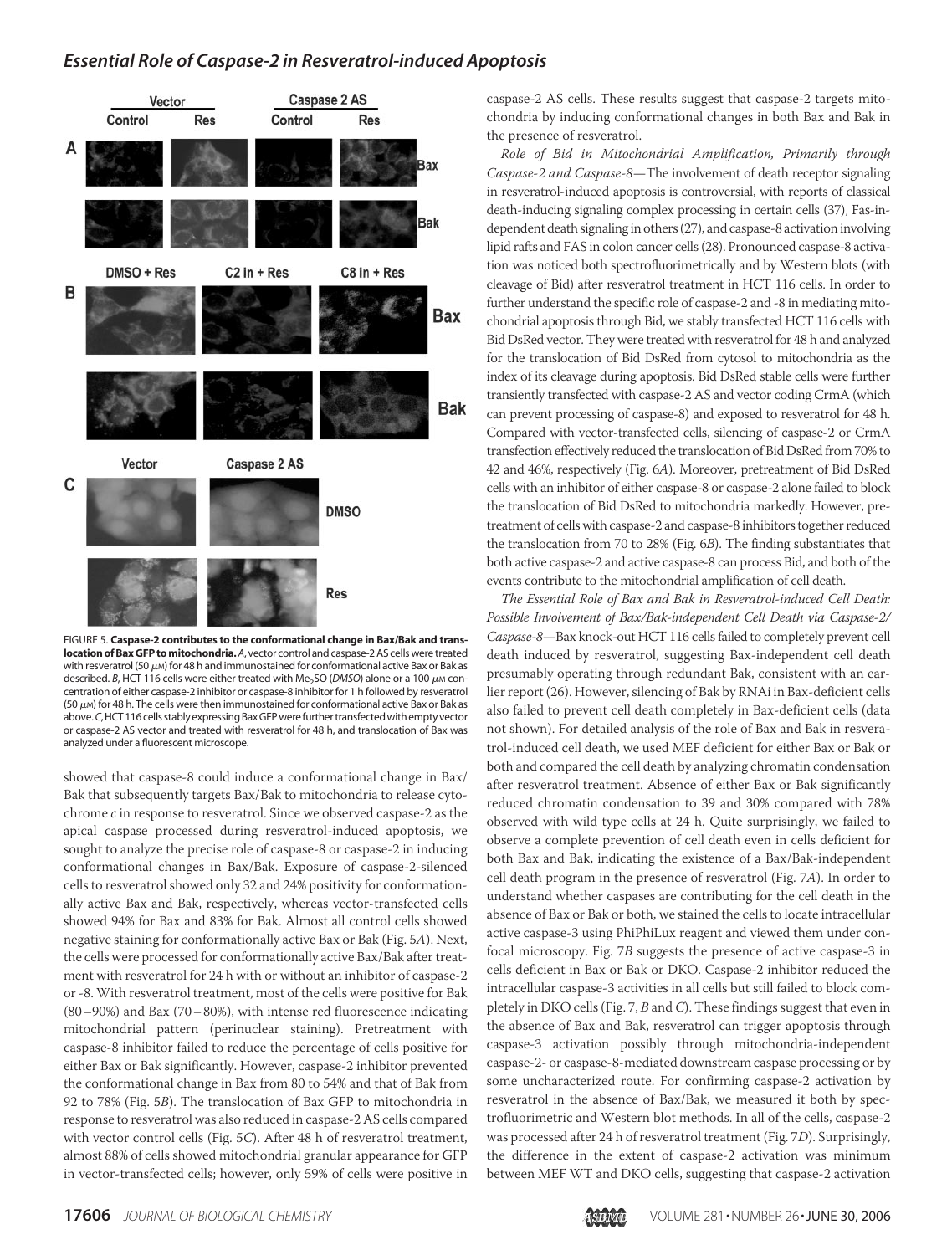

FIGURE 6. **Both caspase-2 and caspase-8 contribute to the translocation of Bid DsRed in resveratrol-treated cells.** *A*, HCT 116 cells were transfected with Bid DsRed, and stable cells were generated. The stable cells were further transiently transfected with empty vector or caspase-2 AS or CrmA. 24 h after transfection, cells were exposed to resveratrol (50  $\mu$ M) for 48 h. The translocation of Bid DsRed to mitochondria was visualized as granular perinuclear staining using an epifluorescent microscope and percentage positivity in a total of 300 cells is shown in *parentheses. DMSO*, dimethyl sulfoxide. *B*, Bid DsRed stable cells were pretreated with different caspase inhibitors (100 µM) for 1 h followed by resveratrol (50 µM) for 48 h. The translocation of DsRed to mitochondria was analyzed as earlier, and the percentage of cells with granular appearance was calculated from the total number of 300 cells counted per sample. Values are the mean  $\pm$  S.D. of three different experiments.

observed in resveratrol-treated cells is upstream of mitochondrial Bax and Bak.

Further, in order to delineate the specific roles of caspase-2 or caspase-8 on Bax/Bak-independent cell death, the cells were pretreated with a caspase-2, caspase-8, or caspase-9 inhibitor, followed

by annexin V staining. Pretreatment with a caspase-2 inhibitor reduced cell death to 44, 32, 30, and 22% from 82, 45, 42, and 34%, respectively, for wild type, Bax KO, Bak KO, and DKO cells. Caspase-8 inhibitor was also equally effective in DKO cells but failed to reduce cell death in others possibly because in the presence of

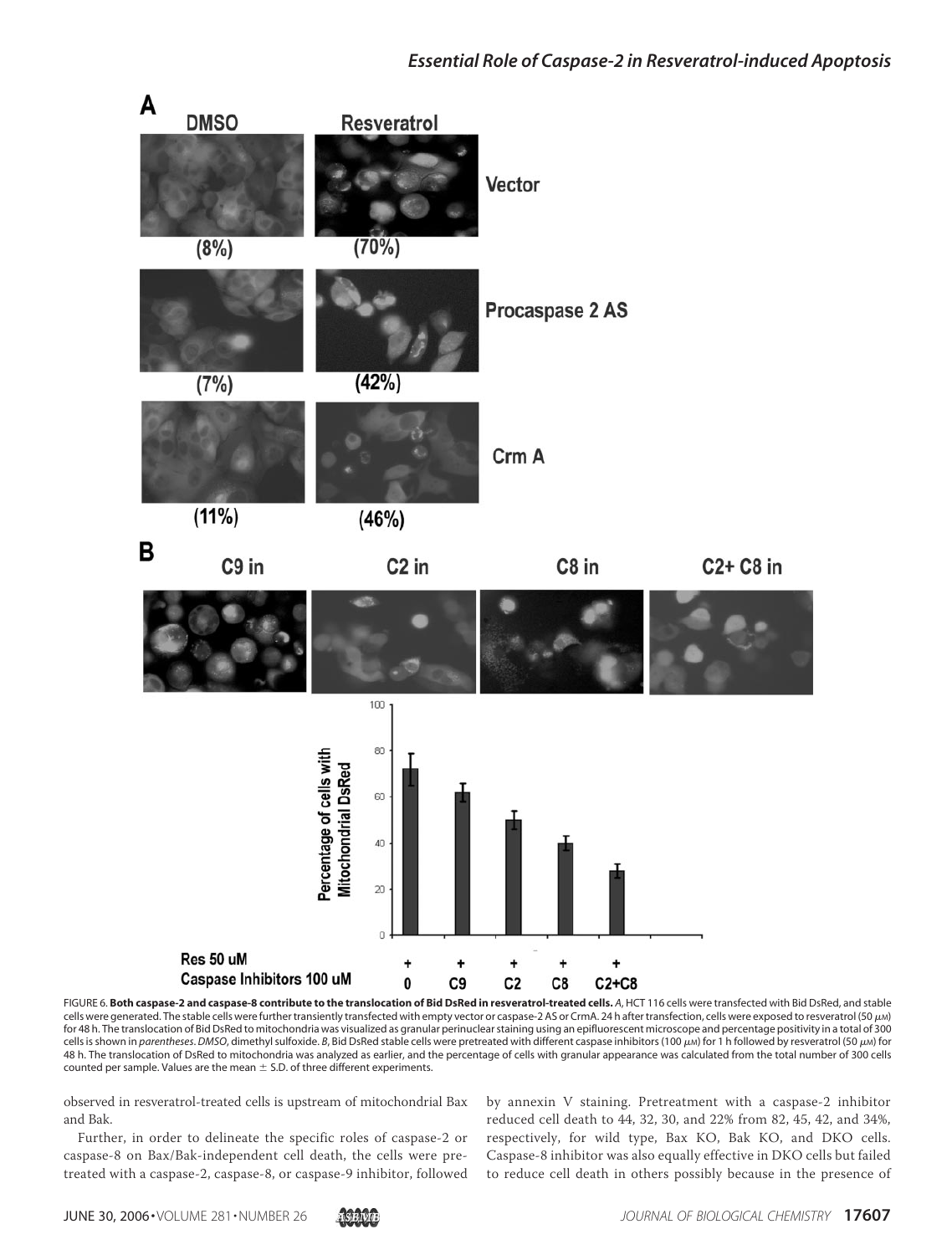

FIGURE 7. **Resveratrol-induced cell death is reduced in MEF knock-out of either Bax or Bak or Bax plus Bak but not completely prevented.** *A*, MEF deficient for Bax, Bak, or both and wild type were seeded onto glass coverslips and exposed to resveratrol (50  $\mu$ M) for 24 and 48 h. The cells were processed for DAPI to determine chromatin condensation as described. Values are the percentage of cells with condensed nuclei from three different experiments. *B*, the MEF cells were pretreated with caspase-2 inhibitor or Me2SO (*DMSO*) alone for 1 h followed by resveratrol (50  $\mu$ M) for 48 h. The cells were washed and incubated with caspase- 3 intracellular assay reagent for 20 min. Then the cells were washed and viewed under a confocal scanning microscope as described. The differential interference contrast image was collected to see the total number of cells in a field. *C*, from the above experiments, the number of caspase-3-positive cells from a total of 300 – 400 cells/sample was counted to get the percentage of caspase-3-positive cells. Means of three different experiments were plotted as a *graph.D*, MEF WT, Bax KO, Bak KO, and DKO cells were exposed to resveratrol (50  $\mu$ M) for the indicated time periods, the whole cell extract was prepared, and caspase-2 activity was analyzed by spectrofluorimetry as described. The -fold increase from control is shown. The whole cell extract was prepared for Western blot to detect caspase-2 as described. E, the above cell lines were pretreated with different caspase inhibitors (100  $\mu$ M) for 1 h followed by resveratrol treatment (50  $\mu$ M) for 48 h and processed for annexin V staining as described. The results from three different experiments were plotted as a *graph*.

Bax/Bak, residual caspase activity may be enough to amplify mitochondrial apoptosis. Pretreatment with any of the caspase inhibitors fails to completely prevent cell death even in DKO cells (Fig. 7*E*). These observations suggest that both Bax and Bak are required for the cell death induced by resveratrol. However, the evidence suggests the existence of Bax/Bak-independent cell death also possibly through an uncharacterized death signaling

or via caspase-2- or caspase-8-dependent signaling independent of mitochondria (Fig. 8).

#### **DISCUSSION**

The experiments presented in this work provide evidence for the first time that the activation of caspase-2 is the major determinant for the

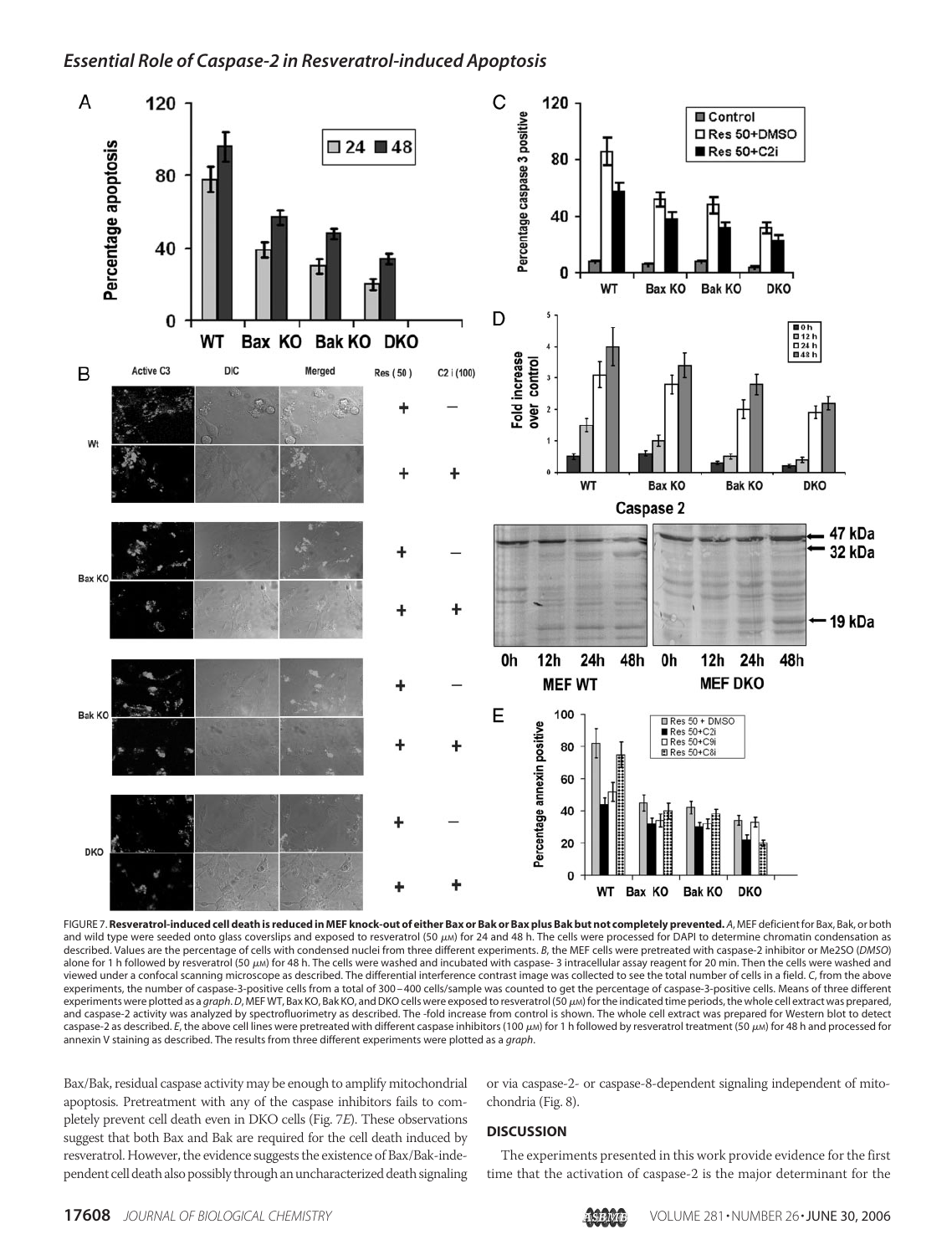

FIGURE 8. **Schematic diagram showing apoptotic signaling induced by resveratrol.** Resveratrol induces apoptosis by inducing a conformational change in Bax/Bak through activated caspase-2. Both caspase-2 and caspase-8 may proteolytically process Bid to amplify mitochondrial apoptosis. Caspase-2 or caspase-8 may also process downstream caspase-3 that may escape the mitochondrial apoptosis controlled at the level of Bax/ Bak. A possible role for caspase-2 to process caspase-8 is also suggested for Bax/Bakindependent cell death. The caspase-independent death effectors AIF and endonuclease G released from mitochondria also mediate nuclear apoptosis.

cell death induction by resveratrol upstream of mitochondria and unravel the existence of Bax- and Bak-dependent as well as -independent death signaling. Release of cytochrome *c* from mitochondria into cytosol is recognized as the primary event of cell death signaling induced by genotoxic and other forms of cytotoxic insults. This event is mainly controlled at the level of Bcl-2 family proteins with an essential requirement of either Bax or Bak or both. The notion that most antitumor agents induce apoptosis by classical apoptotic signaling either through mitochondria or the death receptor pathway of apoptosis is challenged by several recent observations: flavopyridol induces p53 and caspaseindependent apoptosis (38); resveratrol stimulates death receptor-independent caspase-8 processing (28, 39); cephalostatin 1-treated cells show a Smac (second mitochondria-derived activator of caspases)-mediated cell death independent of death receptor and cytochrome *c* or AIF release (40); and chlorophyllin induces AIF-mediated cell death independent of caspase-3 (41). These observations suggest that the very basic events of apoptosis differ from cell to cell and from one drug to another.

Resveratrol has been reported to induce caspase activation subsequent to mitochondrial release of cytochrome *c* (2, 4, 21), caspase activation independent of cytochrome *c* release (25), caspase-8-mediated Bax/Bak-dependent cell death (28), p53- or Bax-dependent and -independent cell death (26), ceramide-mediated cell cycle arrest and apoptosis (42), and death receptor (CD95)-dependent death signaling (38). Multiple and diverging death signaling events, all converging to apoptosis in different cells, suggest that resveratrol-induced cell death varies from cell to cell, indicating a possible role for regulatory molecules of apoptosis that govern the apoptotic threshold of a cell. In a variety of colon cancer cells, Bax/Bak-mediated cytochrome *c*-dependent caspase

activation has been reported as a contributing factor in resveratrolinduced cell death, involving FAS redistribution and processing of caspase-8 at the death-inducing signaling complex (28). However, the upstream events of mitochondrial apoptosis and whether Bax/Bak is absolutely necessary for death induction by resveratrol are not clear.

Our results in colon cancer cells (HCT 116) show the involvement of conformational changes in both Bax and Bak, followed by the release of cytochrome *c*, AIF, and endonuclease G together with the activation of caspase-2, -9, -3, and -8 in resveratrol-induced apoptosis. Except for the processing of procaspase-8, all other changes indicate a prominent role for mitochondria in resveratrol-induced cell death. Compared with cytochrome *c* release, the release of caspase-independent AIF and endonuclease G is slow and gradual with resveratrol treatment, suggesting that the kinetics of release of the latter molecules may need prior caspase processing or may be regulated independently. There is experimental evidence to support that caspase processing is required for the release of AIF and endonuclease G (36). The release of caspase-independent endonuclease G and AIF, in the later stages of cell death, indicates the potential use of this compound in bypassing drug resistance, where impaired caspase processing is common as is reported for tumors overexpressing inhibitors of apoptosis proteins or heat shock proteins (43–45). Our studies suggest that the heat shock transcription factor HSF1 and the heat shock proteins 70 and 90 are not modulated by resveratrol.

Studies by the group led by Aggarwal suggest that NF-KB (involved in cell proliferation and cell survival) is also an important target of resveratrol both *in vitro* and *in vivo* (8, 10). Their *in vitro* experiments suggest that anticarcinogenic, anti-inflammatory, and growth-modulatory effects of resveratrol are associated with its ability to inhibit activation of NF-KB, AP1, and associated kinases (8). Later, they elaborated the potential of resveratrol to suppress 7,12-dimethylbenz(*a*)anthracene-induced mammary carcinogenesis involving down-regulation of NF- $\kappa$ B cyclooxygenase-2 and matrix metalloprotease-9 expression (10). These studies substantiated *in vivo* preclinical efficacy of resveratrol and suggest that resveratrol can be considered as a candidate drug for cancer therapy. However, one recent study suggests that resveratrol can prevent hydrogen peroxide-induced apoptosis in rat pheochromocytoma cells (46). A lower concentration of resveratrol is also reported to inhibit caspase activation and release of cytochrome  $c$  induced by  $H_2O_2$  (47). The strong antioxidant activity of the compound is attributed for its NF- $\kappa$ B inhibition. Our studies involving p65 GFP-transfected cells and NF- $\kappa$ B reporter gene assay suggest that resveratrol is a strong inhibitor of NF- $\kappa$ B activation induced by both  $\rm H_2O_2$  and PMA, consistent with earlier reports. The antioxidant, NAC, is also equally effective in preventing NF-KB activation. However, caspase-2 activation is not altered either by NAC or cotreatment with PMA or  $H_2O_2$ , suggesting that caspase-2 activation observed with resveratrol is independent of its NF- $\kappa$ B inhibition. Moreover, overexpression of p65 or transfection with a superrepressor form of IKB that normally blocks NF-KB activation also fails to alter the caspase-2 processing. Further studies are needed to clarify whether downstream events of apoptosis are influenced by the inhibition of  $NF$ - $\kappa$ B in resveratrol-treated cells.

Pretreatment of caspase-8 inhibitor or CrmA transfection or RNAi silencing of caspase-8 slightly reduced cell death and Bid DsRed translocation to mitochondria induced by resveratrol. It appears that both caspase-2 and caspase-8 contribute for the translocation of Bid to mitochondria in resveratrol-treated cells, since either caspase-2 or caspase-8 inhibitor alone was not enough to prevent the translocation of Bid to mitochondria. This is in agreement with the recent observation that caspase-2 can process Bid in a cell-free system (48). However, one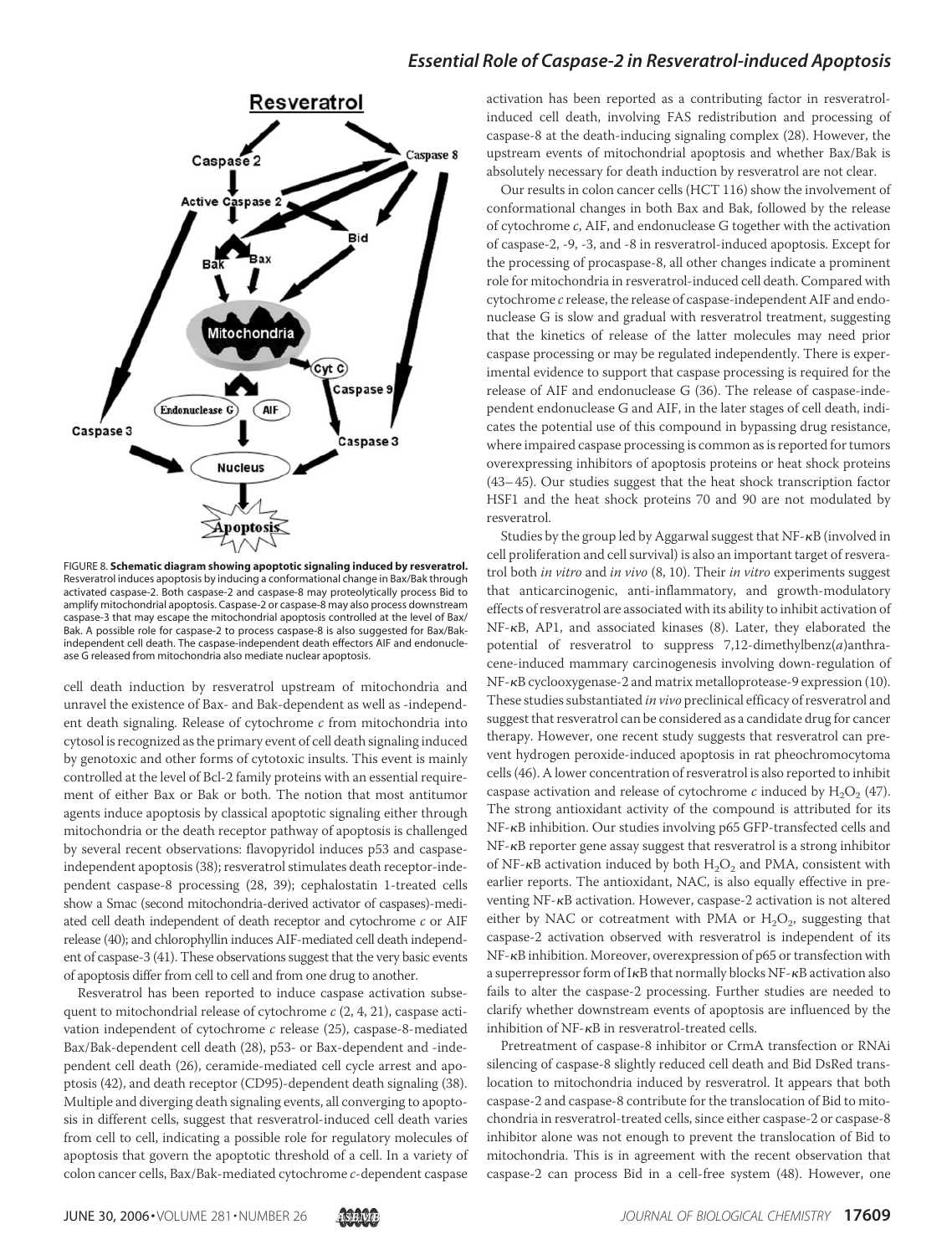recent study suggests that proteolytic activation of Bid and subsequent induction of mitochondrial apoptotic pathway through Bax/Bak is essential for apoptosis triggered by caspase-2 (49). Although several groups reported the activation of caspase-8 with resveratrol, the exact mechanism behind the processing is controversial. Classical death receptor processing involving up-regulation of FasL mRNA and FasL was reported in HL60 and T47D cells (37). However, subsequent experiments failed to substantiate classical death receptor processing in other cells (27). Caspase-8 can also be activated downstream of executioner caspases like caspase-3 (50). Caspase-2 inhibitor capable of reducing caspase-3 processing with resveratrol fails to prevent caspase-8 processing, indicating that caspase-3 or downstream caspases are not involved in caspase-8 activation. The clustering of FAS and its redistribution in cholesterol and sphingolipid-rich fraction together with FADD and procaspase-8 seems to be the trigger for caspase-8 processing by resveratrol (28).

The well established notion that caspase-9 is the initiator caspase was recently challenged by several lines of evidence that suggest caspase-2 as the prominent initiator caspase upstream of mitochondria in a p53-dependent way (29–31). A cytochrome *c*-independent processing of caspase-9, -2, -3, and -6 were reported in T-acute lymphoblastic leukemia cells treated with resveratrol (25). However, the mechanism of caspase-2 activation upstream of mitochondria is not well defined. In a recent work, activation of caspase-2 within a complex involving PIDD (p53-induced death domain-containing protein) and the adaptor protein RAIDD has been noted (51). However, it is not very clear how resveratrol induces caspase-2, and further studies are needed to know whether resveratrol modulates the expression level of PIDD or RAIDD in this cell line. Ceramide, etoposide, and other genotoxic agents are known to be the inducers of caspase-2 (52). Ceramide generation with resveratrol reported in MADA-MB-231 breast cancer cells may also be a possible trigger for caspase-2 activation (42).

Our experiments suggest that apart from caspase-8, caspase-2 also contributes to the conformational changes in Bax/Bak. Consistent with earlier reports, the absence of Bax fails to block apoptosis significantly in HCT 116 cells, deficient only for Bax, possibly indicating a role for Bak in substituting Bax function. However, we failed to see any marked difference in cell death even in Bak-silenced Bax knock-out cells, suggesting the involvement of Bax/Bak-independent cell death (data not shown). The results from MEF knock-out cells for both Bax and Bak substantiated the involvement of Bax/Bak-independent cell death and processing of caspase-2. The cell death was reduced in Bax, Bak, and double knockout MEF cells but not completely prevented even in cells where both Bax and Bak are knocked out. It is reasonable to believe that caspase-2 mediated downstream caspase processing also contributes to cell death independent of mitochondria. A possible role for activated caspase-2 to target caspase-8 cannot be ruled out, since caspase-2 inhibitor also reduced processing of caspase-8 in these cells. One recent study suggests that activated caspase-2 can process procaspase-8 monomers between the large and small subunits, thereby priming cancer cells for TRAIL-mediated apoptosis (53). The possible role of lysosomes or cathepsins in caspase-2-mediated death processing independent of mitochondria needs to be clarified. Further studies are needed to unravel the role of cathepsins in resveratrol-induced cell death through the possible route of caspase-2 or caspase-8. The presence of detectable intracellular caspase activation in double knock-out Bax/Bak cells suggests a possible processing of executioner caspases by either caspase-2 or by caspase-8 without engaging the apoptosome or mitochondria. Further studies are needed to substantiate whether the activation of caspase-2 observed in the absence of Bax/Bak with resveratrol is a general feature or unique to resveratrol, in light of the recent observation that initiator caspases are not activated in the absence of both Bax/Bak with DNA damage signals (54).

Evasion of apoptotic signaling subsequent to loss or deregulation of components of apoptotic machinery is the primary reason for clinical drug failure. Classical apoptosis inducers often fail in the treatment of such tumors. Newer generation plant-derived active compounds with a capacity to induce unique forms of cell death differing from the classical apoptosis signaling may act as alternatives to circumvent such drug resistance. The processing of caspase-8 independent of death receptor; the release of caspase-independent death effectors like AIF, endonuclease G from mitochondria, Bax, and Bak-independent death signaling, etc. indicate that resveratrol can be considered as an ideal candidate agent to circumvent inherent drug resistance. It is increasingly felt that such compounds are not potent as standard antitumor agents and require much higher concentration to eliminate tumors both *in vitro* and *in vivo*. However, they can be used as potent agents to bypass drug resistance along with other antitumor agents that primarily act through classical apoptosis. A study in this line suggests that resveratrol is an ideal candidate agent to enhance the apoptotic potential of antitumor agents like TRAIL and paclitaxel (55, 56). More preclinical studies are needed to clarify whether 50  $\mu$ M concentration required for the desired biological effect can be achieved *in vivo*. Studies in animal models suggest that resveratrol is well absorbed and glucuronidated and sulfated both in the liver and intestinal epithelial cells. An oral dose of 50 mg/kg body weight of resveratrol in rat yielded peak plasma levels of unmetabolized resveratrol (6.6  $\mu$ M) and its conjugate resveratrol glucuronide of 105 μ*M* (57). The remarkable *in vivo* potency of the drug was demonstrated in a rat carcinogenesis model with a very low dosage starting from 200  $\mu$ g/kg/day to 2 mg/kg (10, 19). Further studies are ongoing in our laboratory to understand whether resveratrol can be used to bypass acquired drug resistance due to altered Bcl-2 family proteins or inhibitors of apoptosis protein with interventional approaches targeting other apoptotic regulatory molecules like heat shock proteins.

Acknowledgments—We thank Drs. Stanley Korsemeyer, Bert Vogelstein, Clark Distelhorst, V. M. Dixit, E. Solary, Michael R. H. White, Dean Ballard, and Heiner Schafer for the generous gifts of cell lines and expression vectors used in this study. We also thank Drs. Asha Nair and R. J. Anto and G. Sheela for advice and technical support.

#### **REFERENCES**

- 1. Jang, M., Cai, L., Udeani, G. O., Slowing, K. V., Thomas, C. F., Beecher, C. W., Fong, H. H., Farnsworth, N. R., Kinghorn, A. D., Mehta, R. G., Moon, R. C., and Pezzuto, J. M. (1997) *Science* **275,** 218–220
- 2. Dorrie, J., Gerauer, H., Wachter, Y., and Zunino, S. J. (2001) *Cancer Res.* **61,** 4731–4739
- 3. Mgbonyebi, O. P., Russo, J., and Russo, I. H. (1998) *Int. J. Oncol.* **12,** 865–869
- 4. Hsieh, T. C., and Wu, J. M. (1999) *Exp. Cell Res.* **249,** 109–115
- 5. Schneider, Y., Vincent, F., Duranton, B., Badolo, L., Gosse, F., Bergmann, C., Seiler, N., and Raul, F. (2000) *Cancer Lett.* **158,** 85–91
- 6. Bhat, K. P. L., Kosmeder, J. W., 2nd, and Pezzuto, J. M. (2001) *Antioxid. Redox. Signal.* **3,** 1041–1064
- 7. Subbaramaiah, K., Michaluart, P., Chung, W. J., Tanabe, T., Telang, N., and Dannenberg, A. J. (1999) *Ann. N. Y. Acad. Sci.* **889,** 214–223
- 8. Manna, S. K., Mukhopadhyay, A., and Aggarwal, B. B. (2000) *J. Immunol.* **164,** 6509–6519
- 9. Holmes-McNary, M., and Baldwin, A. S., Jr. (2000) *Cancer Res.* **60,** 3477–3483
- 10. Banerjee, S., Bueso-Ramos, C., and Aggarwal, B. B. (2002) *Cancer Res.* **62,** 4945–4954 11. Kimura, Y., and Okuda, H. (2001) *J. Nutr.* **131,** 1844–1849
- 12. Corsi, M. M., Ponti, W., Ferrara, F., Venditti, A., Malavazos, A., Ruscica, M., Mihali, D., Diana, G. M., Paraboni, L., and Bertelli, A. A. (2002) *Drugs Exp. Clin. Res.* **28,** 235–242
- 13. Wei., M. C., Zong, W. X., Cheng, E. H., Lindsten, T., Panoutsakopoulou, V., Ross, A. J., Roth, K. A., MacGregor, G. R., Thompson, C. B., and Korsemeyer, S. J. (2001) *Science*